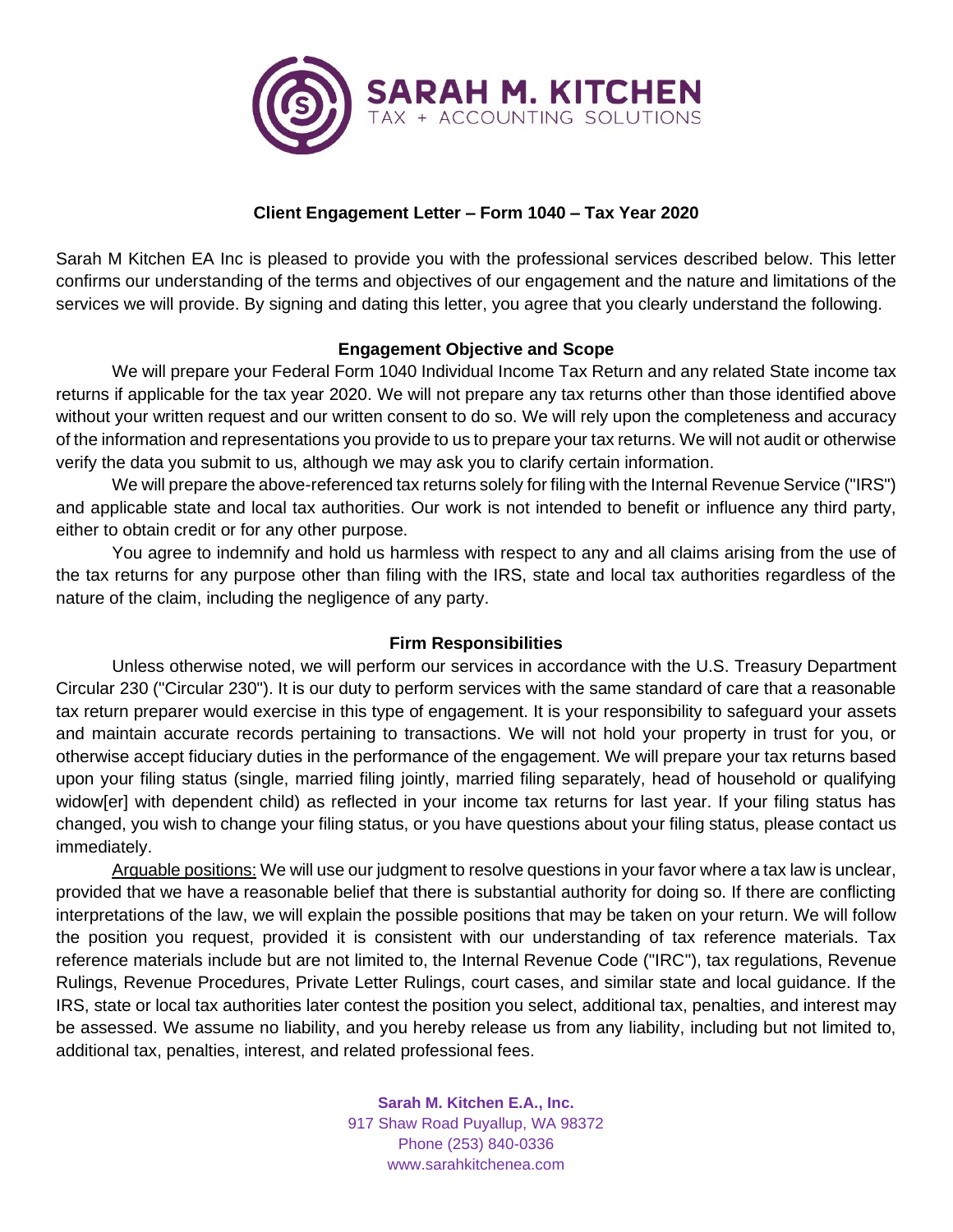Government inquiries: This engagement does not include responding to inquiries by any governmental agency or tax authority. If your tax return is selected for examination or audit, you may request our assistance in responding to such an inquiry. If you ask us to represent you, and we agree to represent you, we will confirm this engagement in a separate Agreement.

Third-party requests: We do not communicate directly with third parties or provide them with copies of tax returns. We will not respond to any request from banks, mortgage brokers or others for verification of any information reported on these tax returns. We are able to provide you with copies of requested items if needed.

#### **Client Responsibilities**

Documentation: You are responsible for maintaining adequate documentation to substantiate the accuracy and completeness of your tax returns. You should retain all documents that provide evidence and support for reported income, credits, deductions, and other information on your returns, as required under applicable tax laws and regulations. You represent that you have such documentation and can produce it, if necessary, to respond to any audit or inquiry by tax authorities. You agree to hold our firm harmless from any liability including but not limited to, additional tax, penalties, interest and professional fees resulting from the disallowance of tax deductions due to inadequate documentation.

Personal expenses: You are responsible for ensuring that personal expenses, if any, are segregated from business expenses and that expenses such as meals, travel, vehicle use, gifts, and related expenses are supported by documentation and records required by the IRS and other tax authorities. At your written request, we are available to provide you with written answers to your questions on the types of supporting records required.

U.S. filing obligations related to foreign investments: Based on the information you provide, you may have additional filing obligations relating to foreign assets, which may include FinCEN Form 114, Report of Foreign Bank and Financial Accounts ("FBAR"). The FBAR is not a tax return and its preparation is not within the scope of this engagement. If you ask us to prepare the FBAR, and we agree to prepare the FBAR, we will confirm this engagement in a separate Agreement.

Failure to timely file the required forms may result in substantial civil and/or criminal penalties. By your signature below, you agree to provide us with complete and accurate information regarding any foreign investments in which you have a direct or indirect interest, or over which you have signature authority, during the above referenced tax year. We assume no liability for penalties associated with the failure to file or untimely filing of any of these forms.

Ultimate responsibility: You have final responsibility for the accuracy of your tax returns. We will provide you with a copy of your electronic tax returns and accompanying schedules and statements for review prior to filing with the IRS, state and local tax authorities, as applicable. You agree to review and examine them carefully for accuracy and completeness.

You will be required to verify and sign a completed Form 8879, IRS e-file Signature Authorization, and any similar state and local equivalent authorization form before your returns can be filed electronically. In the event that you do not wish to have your tax returns filed electronically, please contact our firm. Additional procedures will apply. You will be responsible for reviewing the paper returns for accuracy, signing them, and filing them timely with the tax authorities.

# **Timing and Administrative Matters**

We expect to begin our services upon receipt of this executed Agreement, the completed 2020 income tax organizer and all documents requested either in the organizer or by our office. We must have received

> **Sarah M. Kitchen E.A., Inc.** 917 Shaw Road Puyallup, WA 98372 Phone (253) 840-0336 www.sarahkitchenea.com